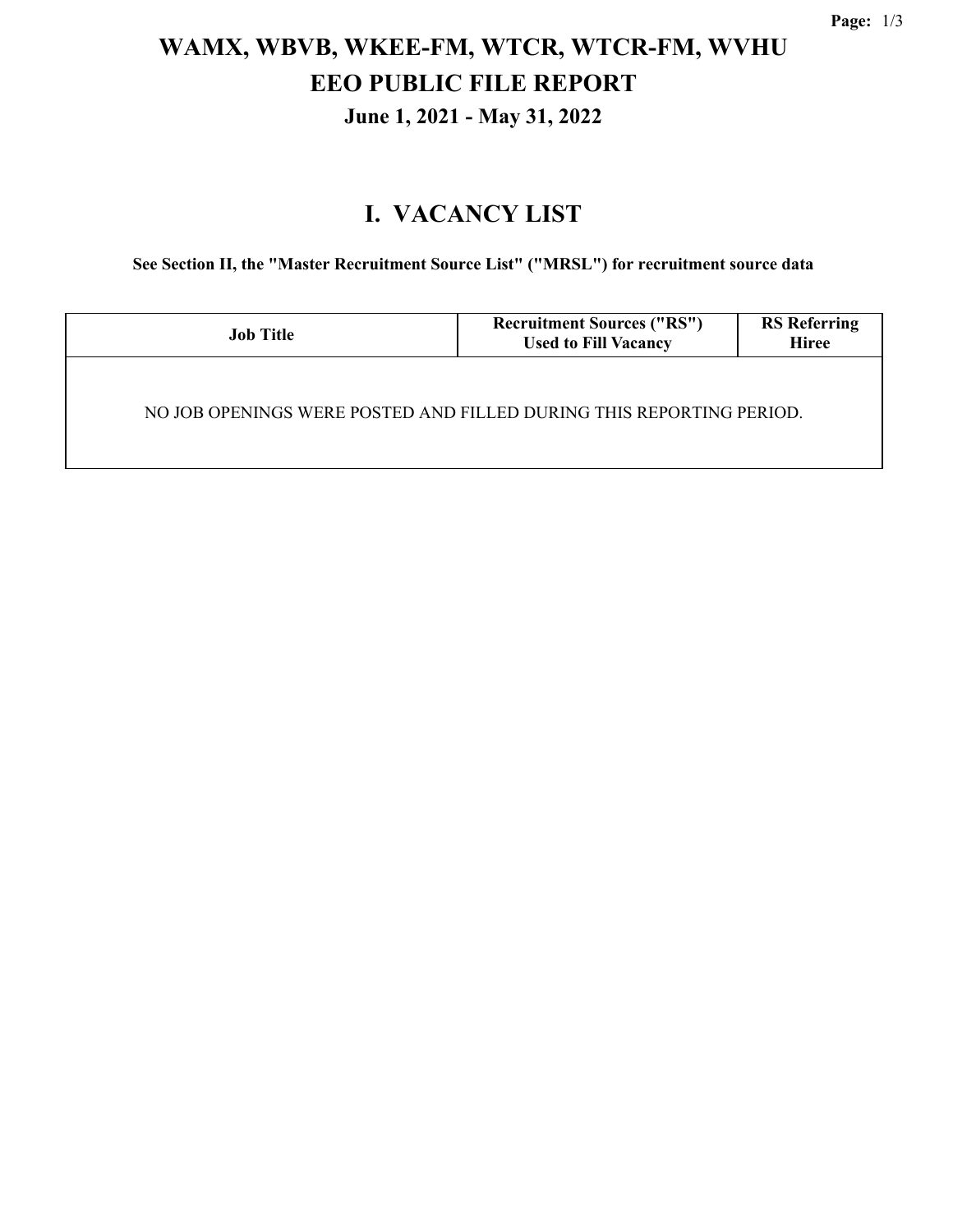# **WAMX, WBVB, WKEE-FM, WTCR, WTCR-FM, WVHU EEO PUBLIC FILE REPORT June 1, 2021 - May 31, 2022**

### **II. MASTER RECRUITMENT SOURCE LIST ("MRSL")**

| <b>RS</b><br><b>Number</b>                                                                  | <b>RS</b> Information | <b>Source Entitled</b><br>to Vacancy<br><b>Notification?</b><br>(Yes/No) | <b>No. of Interviewees</b><br><b>Referred by RS</b><br>Over<br><b>Reporting Period</b> |  |  |  |  |
|---------------------------------------------------------------------------------------------|-----------------------|--------------------------------------------------------------------------|----------------------------------------------------------------------------------------|--|--|--|--|
| AS NOTED IN SECTION I, NO JOB OPENINGS WERE POSTED AND FILLED DURING THIS REPORTING PERIOD. |                       |                                                                          |                                                                                        |  |  |  |  |